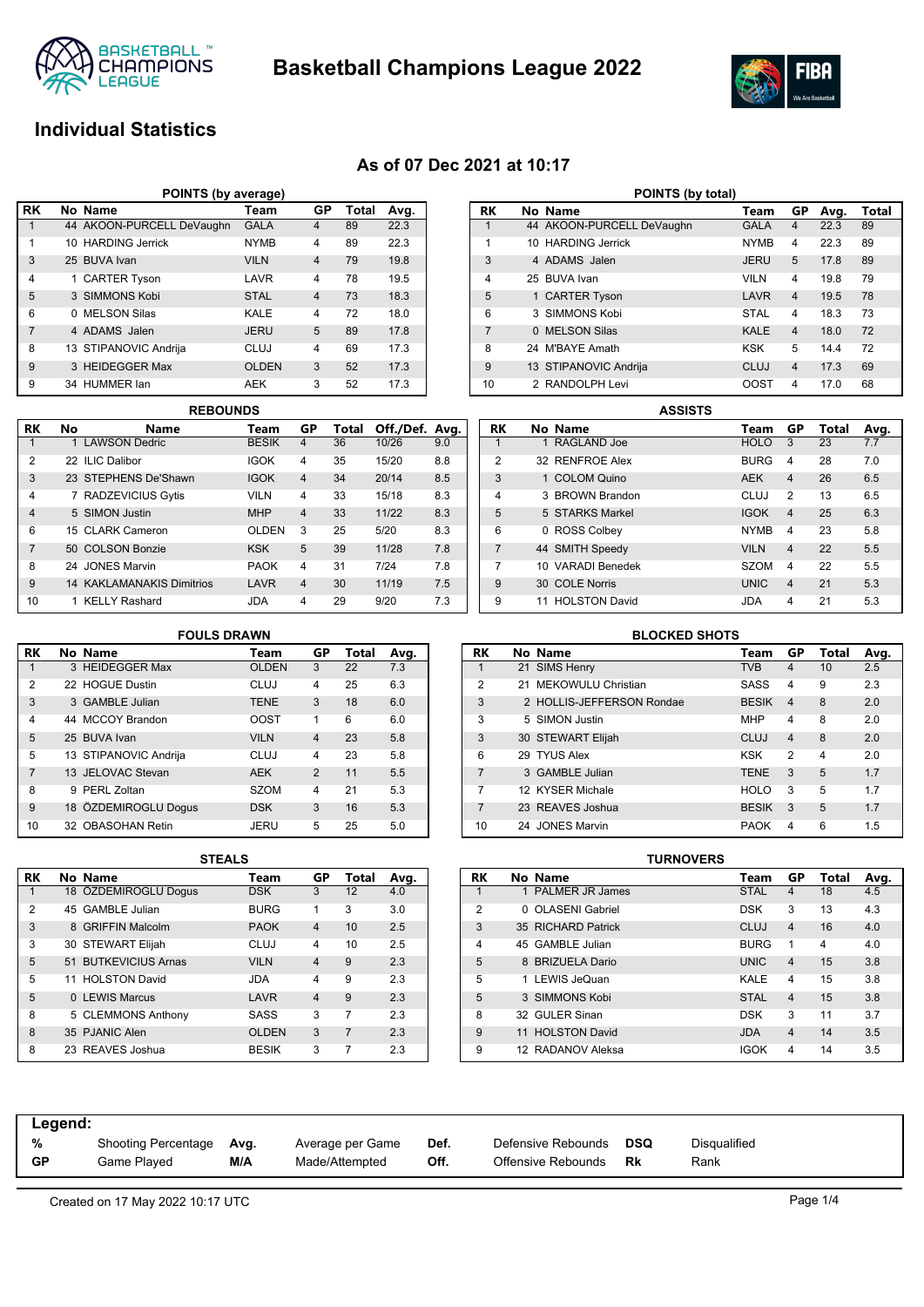



## **Individual Statistics**

|                | TOTAL FIELD GOALS % (8 attempts/game minimum) |                           |              |                |       |      |  |  |  |  |  |
|----------------|-----------------------------------------------|---------------------------|--------------|----------------|-------|------|--|--|--|--|--|
| RK             |                                               | No Name                   | Team         | GP             | M/A   | ℅    |  |  |  |  |  |
| 1              |                                               | 19 SHERMADINI Giorgi      | <b>TENE</b>  | 1              | 6/8   | 75.0 |  |  |  |  |  |
| $\overline{2}$ |                                               | 21 ODIASE Tai             | <b>OLDEN</b> | $\overline{4}$ | 23/33 | 69.7 |  |  |  |  |  |
| 3              |                                               | 13 STIPANOVIC Andrija     | CLUJ         | $\overline{4}$ | 27/41 | 65.9 |  |  |  |  |  |
| 4              |                                               | 4 JOHNSON Chris           | <b>HOLO</b>  | 3              | 16/25 | 64.0 |  |  |  |  |  |
| 5              |                                               | 1 CARTER Tyson            | LAVR         | $\overline{4}$ | 29/46 | 63.0 |  |  |  |  |  |
| 6              | 21                                            | <b>LEISSNER Tanner</b>    | <b>VILN</b>  | 1              | 5/8   | 62.5 |  |  |  |  |  |
| 7              |                                               | 21 SIMS Henry             | <b>TVB</b>   | $\overline{4}$ | 26/43 | 60.5 |  |  |  |  |  |
| 8              | 1                                             | <b>LAWSON Dedric</b>      | <b>BESIK</b> | $\overline{4}$ | 21/35 | 60.0 |  |  |  |  |  |
| 9              |                                               | 44 AKOON-PURCELL DeVaughn | <b>GALA</b>  | $\overline{4}$ | 29/49 | 59.2 |  |  |  |  |  |
| 10             |                                               | 45 GAMBLE Julian          | <b>BURG</b>  | 1              | 7/12  | 58.3 |  |  |  |  |  |

|                | 2 POINT FIELD GOALS % (6 attempts/game minimum) |              |                | <b>2 POINT FIELD GOALS MADE</b> |      |    |  |                           |              |
|----------------|-------------------------------------------------|--------------|----------------|---------------------------------|------|----|--|---------------------------|--------------|
| RK             | No Name                                         | Team         | GP             | M/A                             | %    | RK |  | No Name                   | Team         |
|                | 19 SHERMADINI Giorgi                            | <b>TENE</b>  |                | 6/8                             | 75.0 |    |  | 45 GAMBLE Julian          | <b>BURG</b>  |
| 2              | 21 ODIASE Tai                                   | <b>OLDEN</b> | 4              | 23/33                           | 69.7 | 2  |  | 13 STIPANOVIC Andrija     | <b>CLUJ</b>  |
| 3              | 44 AKOON-PURCELL DeVaughn                       | <b>GALA</b>  | $\overline{4}$ | 18/26                           | 69.2 | 3  |  | 10 HARDING Jerrick        | <b>NYMB</b>  |
| 4              | 77 YASAR Muhsin                                 | <b>TOFA</b>  | 4              | 17/25                           | 68.0 | 4  |  | 8 GRIFFIN Malcolm         | <b>PAOK</b>  |
| 5              | 20 WARE Gavin                                   | <b>JDA</b>   | $\overline{4}$ | 21/31                           | 67.7 | 5  |  | 21 SIMS Henry             | <b>TVB</b>   |
| 6              | 13 STIPANOVIC Andrija                           | <b>CLUJ</b>  | 4              | 27/40                           | 67.5 | 6  |  | 19 SHERMADINI Giorgi      | <b>TENE</b>  |
| $\overline{7}$ | 1 LAWSON Dedric                                 | <b>BESIK</b> | $\overline{4}$ | 19/29                           | 65.5 |    |  | 2 HOLLIS-JEFFERSON Rondae | <b>BESIK</b> |
| 8              | 1 CARTER Tyson                                  | LAVR         | 4              | 18/28                           | 64.3 |    |  | 21 ODIASE Tai             | <b>OLDE</b>  |
| 9              | 34 HUMMER Jan                                   | <b>AEK</b>   | 3              | 16/25                           | 64.0 | 9  |  | 2 RANDOLPH Levi           | <b>OOST</b>  |
| 10             | 0 OLASENI Gabriel                               | <b>DSK</b>   | 3              | 14/22                           | 63.6 | 10 |  | 20 WARE Gavin             | <b>JDA</b>   |

## **TOTAL FIELD GOALS MADE**

| RK            | No Name                   | Team        | GP             | Total          | Avg. |
|---------------|---------------------------|-------------|----------------|----------------|------|
| 1             | 10 HARDING Jerrick        | <b>NYMB</b> | $\overline{4}$ | 34             | 8.5  |
| $\mathcal{P}$ | 44 AKOON-PURCELL DeVaughn | <b>GALA</b> | 4              | 29             | 7.3  |
| 2             | 1 CARTER Tyson            | LAVR        | $\overline{4}$ | 29             | 7.3  |
| 2             | 8 GRIFFIN Malcolm         | <b>PAOK</b> | 4              | 29             | 7.3  |
| 5             | 45 GAMBLE Julian          | <b>BURG</b> | 1              | $\overline{7}$ | 7.0  |
| 6             | 0 MELSON Silas            | KALE        | 4              | 27             | 6.8  |
| 6             | 2 RANDOLPH Levi           | <b>OOST</b> | $\overline{4}$ | 27             | 6.8  |
| 6             | 13 STIPANOVIC Andrija     | CLUJ        | $\overline{4}$ | 27             | 6.8  |
| $\mathbf{Q}$  | 34 HUMMER lan             | <b>AEK</b>  | 3              | 20             | 6.7  |
| 10            | 21 SIMS Henry             | <b>TVB</b>  | 4              | 26             | 6.5  |

|                | <b>2 POINT FIELD GOALS MADE</b> |              |                  |       |      |
|----------------|---------------------------------|--------------|------------------|-------|------|
| <b>RK</b>      | No Name                         | Team         | GP               | Total | Avg. |
| 1              | 45 GAMBLE Julian                | <b>BURG</b>  | 1                |       | 7.0  |
| $\mathcal{P}$  | 13 STIPANOVIC Andrija           | CLUJ         | 4                | 27    | 6.8  |
| 3              | 10 HARDING Jerrick              | <b>NYMB</b>  | $\overline{4}$   | 26    | 6.5  |
| $\overline{4}$ | 8 GRIFFIN Malcolm               | <b>PAOK</b>  | 4                | 25    | 6.3  |
| 5              | 21 SIMS Henry                   | <b>TVB</b>   | $\boldsymbol{4}$ | 24    | 6.0  |
| 6              | 19 SHERMADINI Giorgi            | <b>TENE</b>  | 1                | 6     | 6.0  |
| $\overline{7}$ | 2 HOLLIS-JEFFERSON Rondae       | <b>BESIK</b> | $\boldsymbol{4}$ | 23    | 5.8  |
| 7              | 21 ODIASE Tai                   | <b>OLDEN</b> | 4                | 23    | 5.8  |
| 9              | 2 RANDOLPH Levi                 | <b>OOST</b>  | $\overline{4}$   | 22    | 5.5  |
| 10             | 20 WARE Gavin                   | <b>JDA</b>   | 4                | 21    | 5.3  |

### **3 POINT FIELD GOALS % (2 attempts/game minimum)**

|                |                      | .           |                |       |      |
|----------------|----------------------|-------------|----------------|-------|------|
| RK             | No Name              | Team        | GP             | M/A   | %    |
| 1              | 24 HALLER Egert      | <b>KALE</b> | 1              | 2/3   | 66.7 |
| 2              | 12 RADEBAUGH Jonah   | <b>MHP</b>  | $\overline{4}$ | 7/11  | 63.6 |
| 3              | 5 GERSHON Amit       | <b>JERU</b> | $\overline{4}$ | 5/8   | 62.5 |
| 4              | 22 PETROV Viacheslav | <b>PROM</b> | $\overline{4}$ | 8/13  | 61.5 |
| 5              | 8 BRIZUELA Dario     | <b>UNIC</b> | $\overline{4}$ | 11/18 | 61.1 |
| 5              | 1 CARTER Tyson       | LAVR        | $\overline{4}$ | 11/18 | 61.1 |
| $\overline{7}$ | 1 WALKER Devondrick  | <b>RIGA</b> | $\overline{4}$ | 6/10  | 60.0 |
| 8              | 21 ABROMAITIS Tim    | <b>UNIC</b> | $\overline{4}$ | 7/12  | 58.3 |
| 9              | 19 STREBKOV Ivan     | <b>NIZH</b> | $\overline{4}$ | 10/18 | 55.6 |
| 10             | 21 CHAPPELL Jeremy   | <b>BRIN</b> | 3              | 5/9   | 55.6 |

| 5              | 1 CARTER Tyson                          | LAVR        | 4              | 11/18 | 61.1  | 6         | 15 BERRY Davion         | Κ  |
|----------------|-----------------------------------------|-------------|----------------|-------|-------|-----------|-------------------------|----|
| $\overline{7}$ | 1 WALKER Devondrick                     | <b>RIGA</b> | 4              | 6/10  | 60.0  | 6         | 25 MCGEE Tyrus          | B  |
| 8              | 21 ABROMAITIS Tim                       | <b>UNIC</b> | 4              | 7/12  | 58.3  | 6         | 5 RILEY Jalen           | R  |
| 9              | 19 STREBKOV Ivan                        | <b>NIZH</b> | $\overline{4}$ | 10/18 | 55.6  | 6         | 10 SALIN Sasu           | TI |
| 10             | 21 CHAPPELL Jeremy                      | <b>BRIN</b> | 3              | 5/9   | 55.6  | 6         | 4 ZORIKS Kristers       | R  |
|                |                                         |             |                |       |       |           |                         |    |
|                | FREE THROWS % (3 attempts/game minimum) |             |                |       |       |           | <b>FREE THROWS MADE</b> |    |
| RK             | No Name                                 | Team        | GP             | M/A   | %     | <b>RK</b> | No Name                 | Τо |
|                | 1 PALMER JR James                       | <b>STAL</b> | 4              | 18/18 | 100.0 |           | 25 BUVA Ivan            | VI |
| 2              | 8 ASTAPKOVICH Anton                     | <b>NIZH</b> | $\overline{2}$ | 10/10 | 100.0 | 2         | 3 HEIDEGGER Max         | O  |

4 3 BROWN Brandon CLUJ 2 7/7 100.0 77 KULIG Damian STAL 2 6/6 100.0 20 MICHALAK Michal OLDEN 1 4/4 100.0 1 HARRISON D'Angelo PROM 4 16/17 94.1 44 MISGAV Niv HOLO 3 13/14 92.9 23 COOK Elgin TOFA 4 12/13 92.3 7 MOURATOS Vasilis LAVR 4 11/12 91.7

| <b>3 POINT FIELD GOALS MADE</b> |  |
|---------------------------------|--|
|---------------------------------|--|

| RK             | No Name           | Team        | GP                      | Total | Avg. |
|----------------|-------------------|-------------|-------------------------|-------|------|
| 1              | 1 BOST Dee        | <b>GALA</b> | 4                       | 15    | 3.8  |
| $\mathfrak{p}$ | 1 COLOM Quino     | <b>AEK</b>  | 4                       | 14    | 3.5  |
| 3              | 8 BENITE Vítor    | <b>BURG</b> | $\overline{4}$          | 13    | 3.3  |
| 3              | 1 HULLS Jordan    | <b>MHP</b>  | 4                       | 13    | 3.3  |
| 3              | 3 TRIMBLE Melo    | <b>GALA</b> | $\overline{\mathbf{4}}$ | 13    | 3.3  |
| 6              | 15 BERRY Davion   | KALE        | 4                       | 12    | 3.0  |
| 6              | 25 MCGEE Tyrus    | <b>BURG</b> | $\overline{4}$          | 12    | 3.0  |
| 6              | 5 RILEY Jalen     | <b>RIGA</b> | 4                       | 12    | 3.0  |
| 6              | 10 SALIN Sasu     | <b>TENE</b> | $\overline{4}$          | 12    | 3.0  |
| 6              | 4 ZORIKS Kristers | <b>RIGA</b> | 4                       | 12    | 3.0  |

|                | <b>FREE THROWS MADE</b> |                           |              |                         |       |      |  |  |  |
|----------------|-------------------------|---------------------------|--------------|-------------------------|-------|------|--|--|--|
| RK             |                         | No Name                   | Team         | GP                      | Total | Avg. |  |  |  |
| 1              |                         | 25 BUVA Ivan              | <b>VILN</b>  | 4                       | 25    | 6.3  |  |  |  |
| $\overline{2}$ |                         | 3 HEIDEGGER Max           | <b>OLDEN</b> | 3                       | 18    | 6.0  |  |  |  |
| 3              |                         | 44 AKOON-PURCELL DeVaughn | <b>GALA</b>  | $\overline{\mathbf{4}}$ | 20    | 5.0  |  |  |  |
| 3              |                         | 9 PERL Zoltan             | <b>SZOM</b>  | 4                       | 20    | 5.0  |  |  |  |
| 5              |                         | 8 ASTAPKOVICH Anton       | <b>NIZH</b>  | $\overline{2}$          | 10    | 5.0  |  |  |  |
| 6              |                         | 18 ÖZDEMIROGLU Dogus      | <b>DSK</b>   | 3                       | 14    | 4.7  |  |  |  |
| $\overline{7}$ |                         | 24 JONES Marvin           | <b>PAOK</b>  | $\overline{\mathbf{4}}$ | 18    | 4.5  |  |  |  |
| 7              |                         | 1 PALMER JR James         | STAL         | 4                       | 18    | 4.5  |  |  |  |
| 9              |                         | 6 LOVE Jermaine           | <b>PAOK</b>  | $\overline{2}$          | 9     | 4.5  |  |  |  |
| 10             |                         | 3 ROBERSON John           | SIG          | 4                       | 17    | 4.3  |  |  |  |

| Legend: |                            |      |                  |      |                    |     |              |
|---------|----------------------------|------|------------------|------|--------------------|-----|--------------|
| %       | <b>Shooting Percentage</b> | Avg. | Average per Game | Def. | Defensive Rebounds | DSQ | Disqualified |
| GP      | Game Plaved                | M/A  | Made/Attempted   | Off. | Offensive Rebounds | Rk  | Rank         |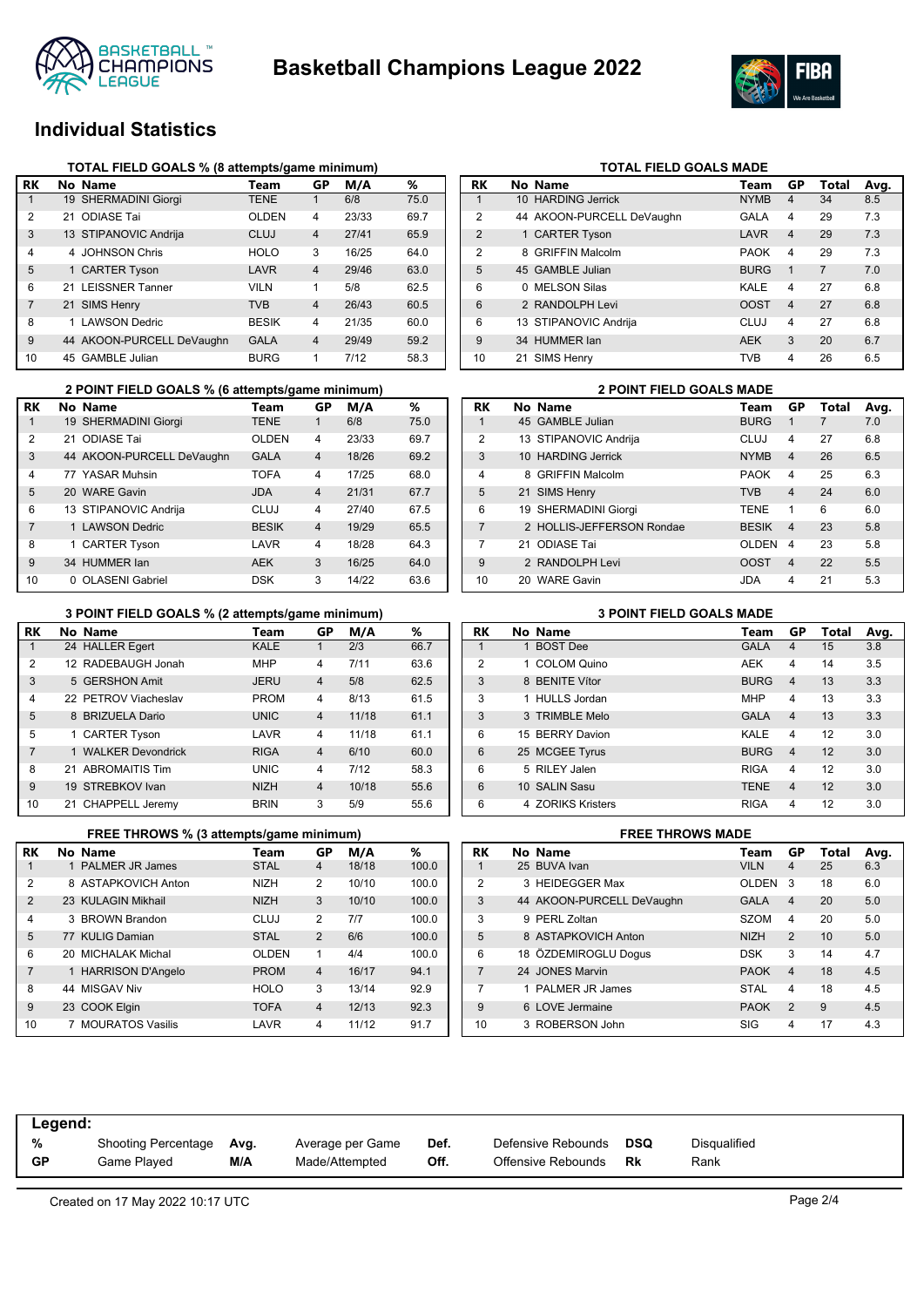



## **Individual Statistics**

|                | <b>TOTAL FIELD GOAL ATTEMPTS</b> |                     |              |                |       |      |  |  |  |
|----------------|----------------------------------|---------------------|--------------|----------------|-------|------|--|--|--|
| RK             |                                  | No Name             | Team         | GP             | Total | Avg. |  |  |  |
|                |                                  | 10 HARDING Jerrick  | <b>NYMB</b>  | $\overline{4}$ | 75    | 18.8 |  |  |  |
| $\overline{2}$ |                                  | 8 GRIFFIN Malcolm   | <b>PAOK</b>  | $\overline{4}$ | 68    | 17.0 |  |  |  |
| 3              |                                  | 4 ADAMS Jalen       | <b>JERU</b>  | 5              | 72    | 14.4 |  |  |  |
| 4              |                                  | 50 COLSON Bonzie    | <b>KSK</b>   | 5              | 70    | 14.0 |  |  |  |
| 5              |                                  | 3 HEIDEGGER Max     | <b>OLDEN</b> | 3              | 42    | 14.0 |  |  |  |
| 6              |                                  | 13 JELOVAC Stevan   | AEK          | 2              | 28    | 14.0 |  |  |  |
| 7              |                                  | 3 SIMMONS Kobi      | <b>STAL</b>  | $\overline{4}$ | 55    | 13.8 |  |  |  |
| 7              |                                  | 5 SIMON Justin      | <b>MHP</b>   | 4              | 55    | 13.8 |  |  |  |
| $\overline{7}$ |                                  | 3 TRIMBLE Melo      | <b>GALA</b>  | $\overline{4}$ | 55    | 13.8 |  |  |  |
| 10             |                                  | 15 WHITEHEAD Isaiah | <b>BESIK</b> | 3              | 41    | 13.7 |  |  |  |

|           | <b>3 POINT FIELD GOAL ATTEMPTS</b> |                      |             |                         |       |      |  |  |
|-----------|------------------------------------|----------------------|-------------|-------------------------|-------|------|--|--|
| <b>RK</b> |                                    | No Name              | Team        | <b>GP</b>               | Total | Avg. |  |  |
|           |                                    | 1 BOST Dee           | <b>GALA</b> | 4                       | 41    | 10.3 |  |  |
| 2         |                                    | 24 WALLER Antabia    | <b>IGOK</b> | 4                       | 35    | 8.8  |  |  |
| 3         |                                    | 3 TRIMBLE Melo       | <b>GALA</b> | $\overline{4}$          | 34    | 8.5  |  |  |
| 4         |                                    | 3 ROBERSON John      | SIG         | 4                       | 31    | 7.8  |  |  |
| 4         |                                    | 4 ZORIKS Kristers    | <b>RIGA</b> | $\overline{\mathbf{A}}$ | 31    | 7.8  |  |  |
| 6         |                                    | 1 HULLS Jordan       | <b>MHP</b>  | 4                       | 30    | 7.5  |  |  |
| 6         |                                    | 25 MCGEE Tyrus       | <b>BURG</b> | $\overline{4}$          | 30    | 7.5  |  |  |
| 8         |                                    | 20 BENDZIUS Eimantas | SASS        | 4                       | 29    | 7.3  |  |  |
| 8         |                                    | 33 DIMSA Tomas       | <b>TVB</b>  | 4                       | 29    | 7.3  |  |  |
| 8         |                                    | 35 RICHARD Patrick   | CLUJ        | 4                       | 29    | 7.3  |  |  |

| RK             | No Name              | Team         | GP             | <b>Total</b> | Avg. |
|----------------|----------------------|--------------|----------------|--------------|------|
| 1              | 4 JOHNSON Chris      | <b>HOLO</b>  | 3              | 15           | 5.0  |
| 2              | 21 LEISSNER Tanner   | <b>VILN</b>  | 1              | 5            | 5.0  |
| 3              | 18 ÖZDEMIROGLU Dogus | <b>DSK</b>   | 3              | 13           | 4.3  |
| 4              | 1 LEWIS JeQuan       | KALE         | 4              | 16           | 4.0  |
| $\overline{4}$ | 9 TREIER Kaspar      | <b>SASS</b>  | $\overline{4}$ | 16           | 4.0  |
| 6              | 15 CLARK Cameron     | <b>OLDEN</b> | 3              | 12           | 4.0  |
| 6              | 9 ERDEN Semih        | <b>KSK</b>   | 3              | 12           | 4.0  |
| 6              | 23 KULAGIN Mikhail   | <b>NIZH</b>  | 3              | 12           | 4.0  |
| 6              | 44 MISGAV Niv        | <b>HOLO</b>  | 3              | 12           | 4.0  |
| 10             | 91 JOSEPH Georgi     | SIG          | 1              | 4            | 4.0  |

| RK             |   | No Name                          | Team         | GP             | Total          | Avg. |
|----------------|---|----------------------------------|--------------|----------------|----------------|------|
| 1              |   | 24 JONES Marvin                  | <b>PAOK</b>  | 4              | $\mathcal{P}$  | 0.5  |
| 1              |   | 7 RADZEVICIUS Gytis              | <b>VILN</b>  | 4              | $\mathfrak{p}$ | 0.5  |
| 1              |   | 23 STEPHENS De'Shawn             | <b>IGOK</b>  | 4              | $\mathcal{P}$  | 0.5  |
| 4              | 9 | CRUZ Pako                        | <b>TOFA</b>  | 4              | 1              | 0.3  |
| $\overline{4}$ |   | <b>14 KAKLAMANAKIS Dimitrios</b> | LAVR         | 4              | 1              | 0.3  |
| 4              |   | 1 KELLY Rashard                  | <b>JDA</b>   | 4              | 1              | 0.3  |
| $\overline{4}$ |   | 17 KENNEDY D.J.                  | <b>PROM</b>  | $\overline{4}$ | 1              | 0.3  |
| 4              |   | 1 LAWSON Dedric                  | <b>BESIK</b> | 4              | 1              | 0.3  |
| $\overline{4}$ |   | 33 PERKINS Nick                  | <b>BRIN</b>  | 4              | 1              | 0.3  |
| 4              |   | 5 SIMON Justin                   | <b>MHP</b>   | 4              |                | 0.3  |

| RK             | No Name               | Team        | GP             | Total | Avg. |
|----------------|-----------------------|-------------|----------------|-------|------|
| 1              | 8 GRIFFIN Malcolm     | <b>PAOK</b> | 4              | 52    | 13.0 |
| $\overline{2}$ | 10 HARDING Jerrick    | <b>NYMB</b> | 4              | 50    | 12.5 |
| 3              | 45 GAMBLE Julian      | <b>BURG</b> | 1              | 12    | 12.0 |
| 4              | 5 SIMON Justin        | <b>MHP</b>  | $\overline{4}$ | 45    | 11.3 |
| 5              | 12 MORIN Yannis       | <b>SIG</b>  | 3              | 33    | 11.0 |
| 6              | 25 BUVA Ivan          | <b>VILN</b> | 4              | 43    | 10.8 |
| $\overline{7}$ | 33 PERKINS Nick       | <b>BRIN</b> | $\overline{4}$ | 40    | 10.0 |
| 7              | PERL Zoltan<br>9      | <b>SZOM</b> | 4              | 40    | 10.0 |
| $\overline{7}$ | 13 STIPANOVIC Andrija | CLUJ        | $\overline{4}$ | 40    | 10.0 |
| 10             | 3 GAMBLE Julian       | <b>TENE</b> | 3              | 30    | 10.0 |

**2 POINT FIELD GOAL ATTEMPTS**

### **RK No Name Team GP Total Avg.** 1 25 BUVA Ivan VILN 4 30 7.5 2 3 GAMBLE Julian **TENE** 3 22 7.3 3 13 STIPANOVIC Andrija CLUJ 4 28 7.0 4 3 HEIDEGGER Max OLDEN 3 21 7.0 5 24 JONES Marvin PAOK 4 27 6.8 6 22 HOGUE Dustin CLUJ 4 25 6.3 7 32 OBASOHAN Retin JERU 5 31 6.2 8 44 AKOON-PURCELL DeVaughn GALA 4 24 6.0 9 6 LOVE Jermaine PAOK 2 12 6.0 10 21 ODIASE Tai OLDEN 4 23 5.8 **3 POINT FIELD GOAL ATTEMPTS FREE THROW ATTEMPTS**

### **RK No Name Team GP Total Avg.** 1 35 RICHARD Patrick 2 15 WHITEHEAD Isaiah BESIK 3 1:50:07 36.7 3 1 LAWSON Dedric BESIK 4 2:24:53 36.2 4 7 RADZEVICIUS Gytis VILN 4 2:22:20 35.6 5 3 BROWN Brandon CLUJ 2 1:09:40 34.8 6 11 BENKE Szilard SZOM 3 1:43:51 34.6 7 30 STEWART Elijah CLUJ 4 2:18:00 34.5 8 1 PALMER JR James STAL 4 2:17:48 34.5 9 34 HUMMER Ian AEK 3 1:43:16 34.4 10 0 BONE Jordan BESIK 3 1:41:06 33.7 **PERSONAL FOULS MINUTES PLAYED**

### **DOUBLE DOUBLES OFFENSIVE REBOUNDS**

| RK             | No Name              | Team        | GP             | <b>Total</b> | Avg. |
|----------------|----------------------|-------------|----------------|--------------|------|
| 1              | 23 STEPHENS De'Shawn | <b>IGOK</b> | $\overline{4}$ | 20           | 5.0  |
| $\overline{2}$ | 29 TYUS Alex         | <b>KSK</b>  | $\overline{2}$ | 8            | 4.0  |
| 3              | 22 ILIC Dalibor      | <b>IGOK</b> | $\overline{4}$ | 15           | 3.8  |
| 3              | 7 RADZEVICIUS Gytis  | <b>VILN</b> | 4              | 15           | 3.8  |
| 5              | 5 UDANOH Ike         | <b>SIG</b>  | $\overline{4}$ | 13           | 3.3  |
| 6              | 6 SEGEV Itay         | <b>JERU</b> | 5              | 15           | 3.0  |
| 7              | 6 KELLER Akos        | <b>SZOM</b> | $\overline{4}$ | 12           | 3.0  |
| 8              | 45 GAMBLE Julian     | <b>BURG</b> | 1              | 3            | 3.0  |
| 8              | 44 MCCOY Brandon     | <b>OOST</b> | 1              | 3            | 3.0  |
| 10             | 5 SIMON Justin       | <b>MHP</b>  | $\overline{4}$ | 11           | 2.8  |

| Legend:   |                            |      |                  |      |                    |     |                     |
|-----------|----------------------------|------|------------------|------|--------------------|-----|---------------------|
| %         | <b>Shooting Percentage</b> | Avg. | Average per Game | Def. | Defensive Rebounds | DSQ | <b>Disqualified</b> |
| <b>GP</b> | Game Played                | M/A  | Made/Attempted   | Off. | Offensive Rebounds | Rk  | Rank                |